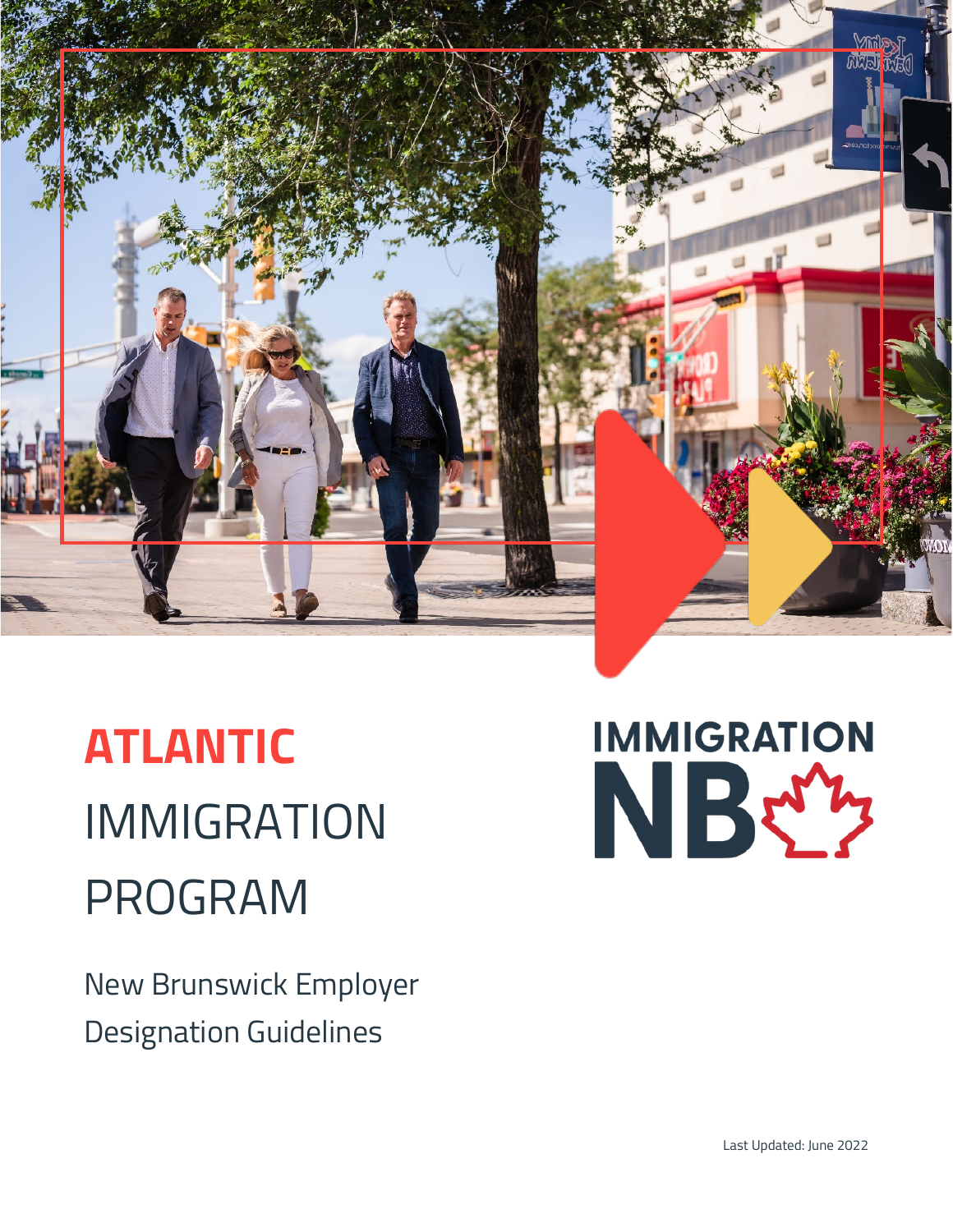#### **ACRONYM GLOSSARY:**

- **AIP** Atlantic Immigration Program
- **ECA** Educational Credential Assessment
- **IRCC** Immigration, Refugees and Citizenship Canada
- **IRPA** Immigration and Refugee Protection Act
- **IRPR** Immigration and Refugee Protection Regulations
- **PR** Permanent Resident
- **TR**  Temporary Resident
- **PA** Principal Applicant
- **SPO** Service Provider Organization
- **MOU** Memorandum of Understanding
- **LMIA** Labour Market Impact Assessment
- **TFW** Temporary Foreign Worker
- **NOC** National Occupational Classification

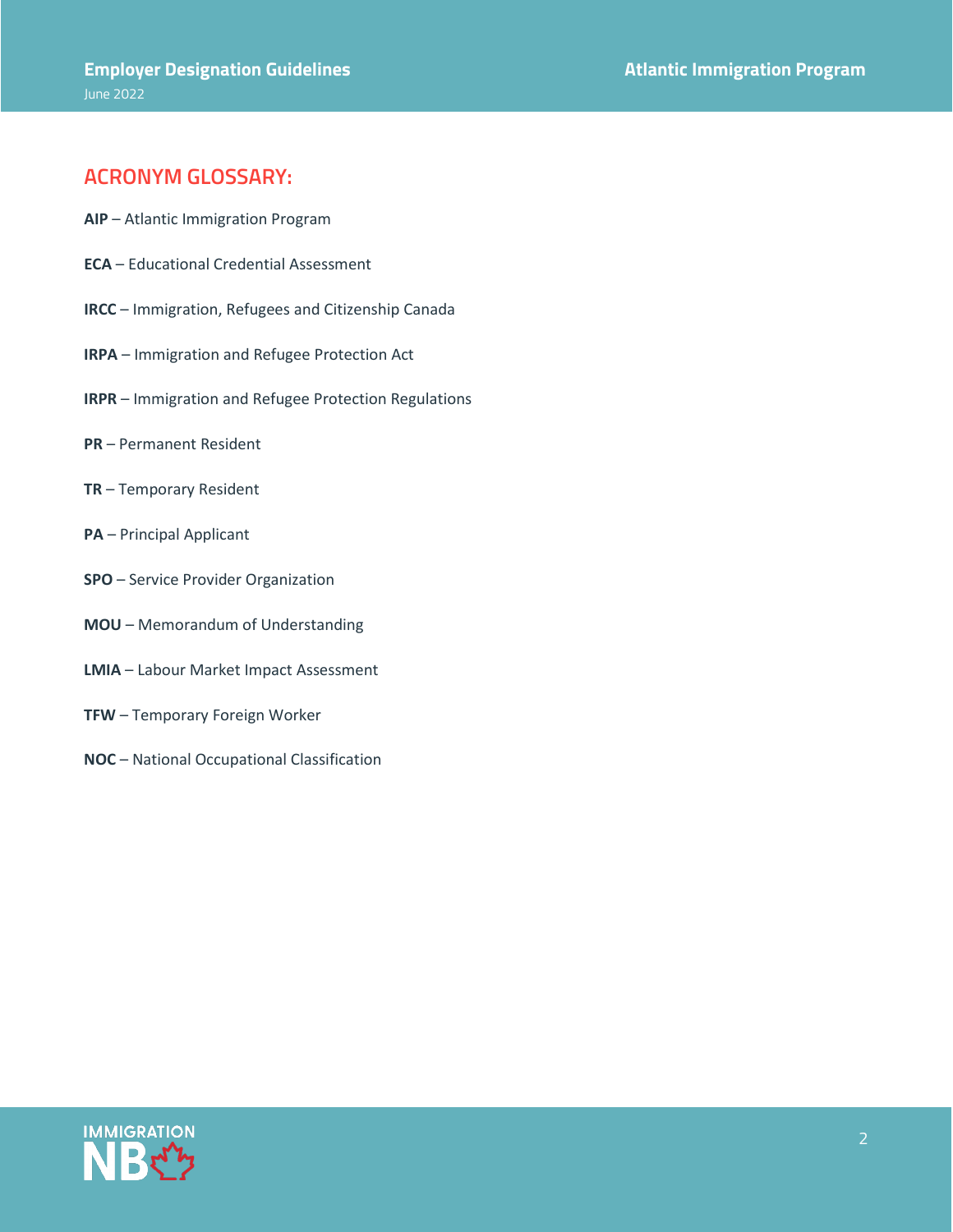#### **EMPLOYER DESIGNATION APPLICATION FORM**

The Atlantic Immigration Program is an employer-driven immigration program aimed at addressing labour market needs in the four Atlantic Provinces.

Designation is the first step for an employer interested in participating in the program. **The Employer Designation Application Form** must be completed before you can apply for the endorsement of a candidate under the Atlantic Immigration Program. You are required to complete this designation once, before accessing the Program. Future use of the Program will be supported by your initial designation, provided it remains valid. Information provided in this form will be validated by a provincial immigration officer before endorsement is granted and prior to any endorsements being offered to your company.

Mandatory training with Immigration, Refugees and Citizenship Canada is required in order to endorse candidates under the program. In order to maximize the benefit of the training, the individual who attends should be the employer, as defined below. Please note that you may register for and complete this training at any stage prior to applying for your first endorsement. To register for the mandatory training please follow this link:

#### **EN:** [Canada.ca/atlantic-immigration-employer-training](https://www.canada.ca/en/immigration-refugees-citizenship/services/immigrate-canada/atlantic-immigration/hire-immigrant/employer-training.html?utm_campaign=not-applicable&utm_medium=vanity-url&utm_source=canada-ca_atlantic-immigration-employer-training)

**FR:** [Canada.ca/immigration-atlantique-formation-employeur](https://www.canada.ca/fr/immigration-refugies-citoyennete/services/immigrer-canada/programme-immigration-atlantique/embaucher-immigrant/formation-employeur.html?utm_campaign=not-applicable&utm_medium=vanity-url&utm_source=canada-ca_immigration-atlantique-formation-employeur)

The designation process is designed to confirm that:

- The Atlantic Immigration Program is the immigration program best suited to address the employer's needs;
- The employer wants to hire full-time, non-seasonal international applicants; at a minimum of 30 hours each week;
- The employer and their business has been in continuous, active operation under the same management for at least two years in the Atlantic Region and in good standing as per the program guidelines;
- The employer has agreed to and demonstrated their commitment to maintaining a welcoming workplace;
- The employer has committed to supporting the candidate's and their accompanying family members' access to settlement services; and,
- The employer understands and agrees to the reporting requirements for the program.

Designated employers are eligible to apply for endorsement of (a) candidate(s) they wish to hire. For details on the endorsement process and the immigration process for the candidate to apply for Permanent Residence, please refer t[o www.canada.ca/atlantic-immigration.](http://www.canada.ca/atlantic-immigration)

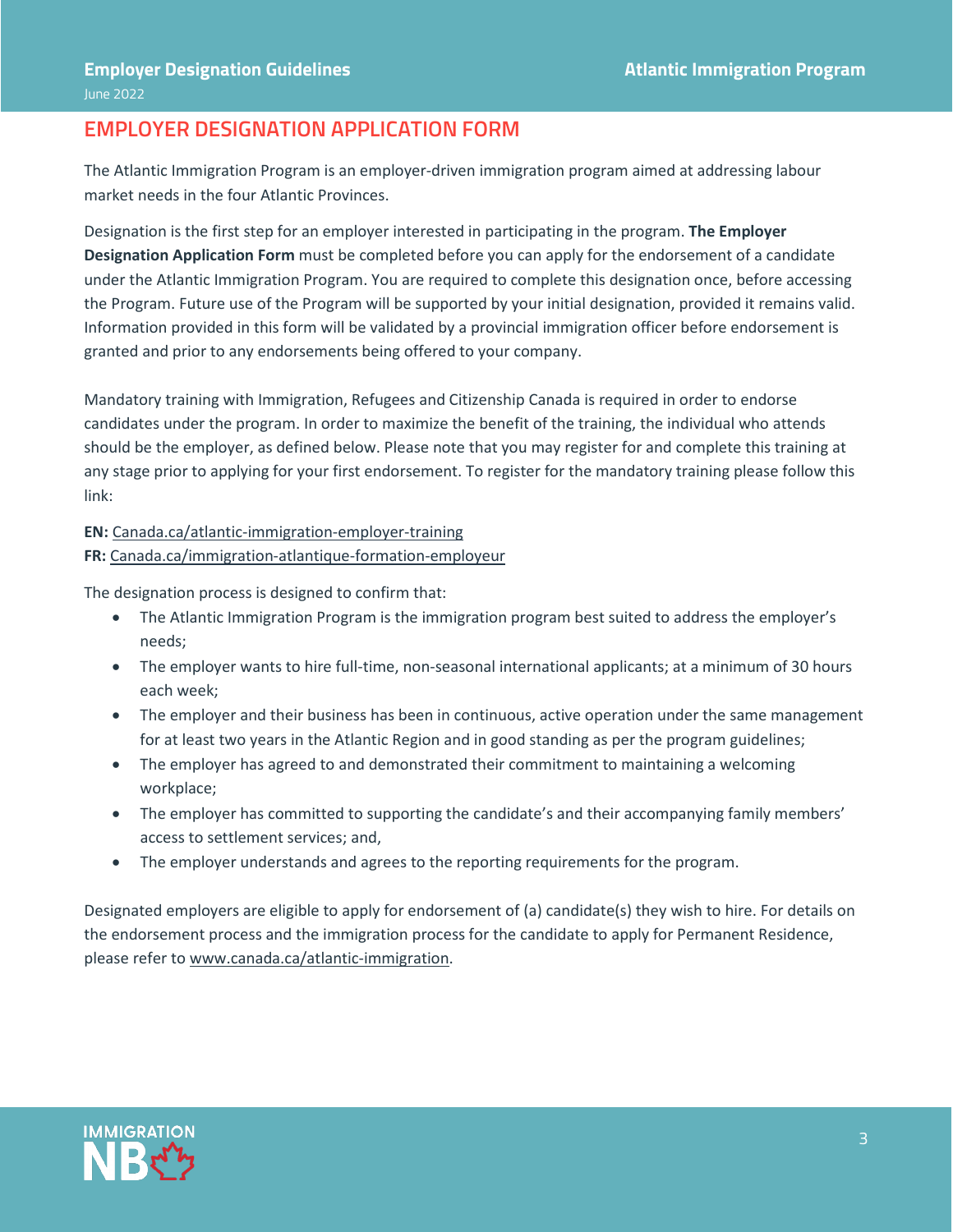## **EMPLOYER DETAILS**

"Employer" in the context of this agreement, is defined as an individual actively involved in the day-to-day management of the company and can undertake all associated program responsibilities. The employer defines the terms of employment, including the salary of employees, the salary schedule, training of employees and cannot be a third-party representative. The employer is also responsible to address employee performance and facilitate access to training.

An employer must not be a business or agency that recruits and hires workers in order to establish a pool of prospective or current workers that can be later transferred or contracted to separate businesses for staffing purposes.

This section requires the employer to provide information on the business for which they wish to hire a candidate, including any temporary foreign workers who may be currently working for your organization.

This section requires the employer to provide additional details on the business.

When completing this section, please note that there are specific requirements around the length of time an employer must have been in operation:

**Eligible employers must have been in continuous, active operation under the same management for at least two years in one of the Atlantic Provinces. To verify you have been in continuous, active operation, the province may request additional information such as tax records, payroll records, and any other information deemed relevant.**

The application requires that you provide the two-digit North American Industry Classification System (NAICS) code for the business sector in which your company operates. If you do not know this number, please consult [this link](http://www23.statcan.gc.ca/imdb/p3VD.pl?Function=getVDPage1&db=imdb&dis=2&adm=8&TVD=118464) for a list of the 2012 NAICS codes for each sector.

Only the authorized signatory or delegated contact person can submit, receive, and communicate on behalf of the company. You are required to notify the province if there are any changes to your Authorized Business location: If you are applying for designation for multiple locations in New Brunswick under the same legal entity, please list the business name, civic address, and contact person for each on a separate page. If your business or primary workplace changes, you are required to notify us.

Please be aware that home-based businesses and businesses located in residential homes may not be eligible for Designation. If a business is based in a residential home, the Government of New Brunswick may ask for

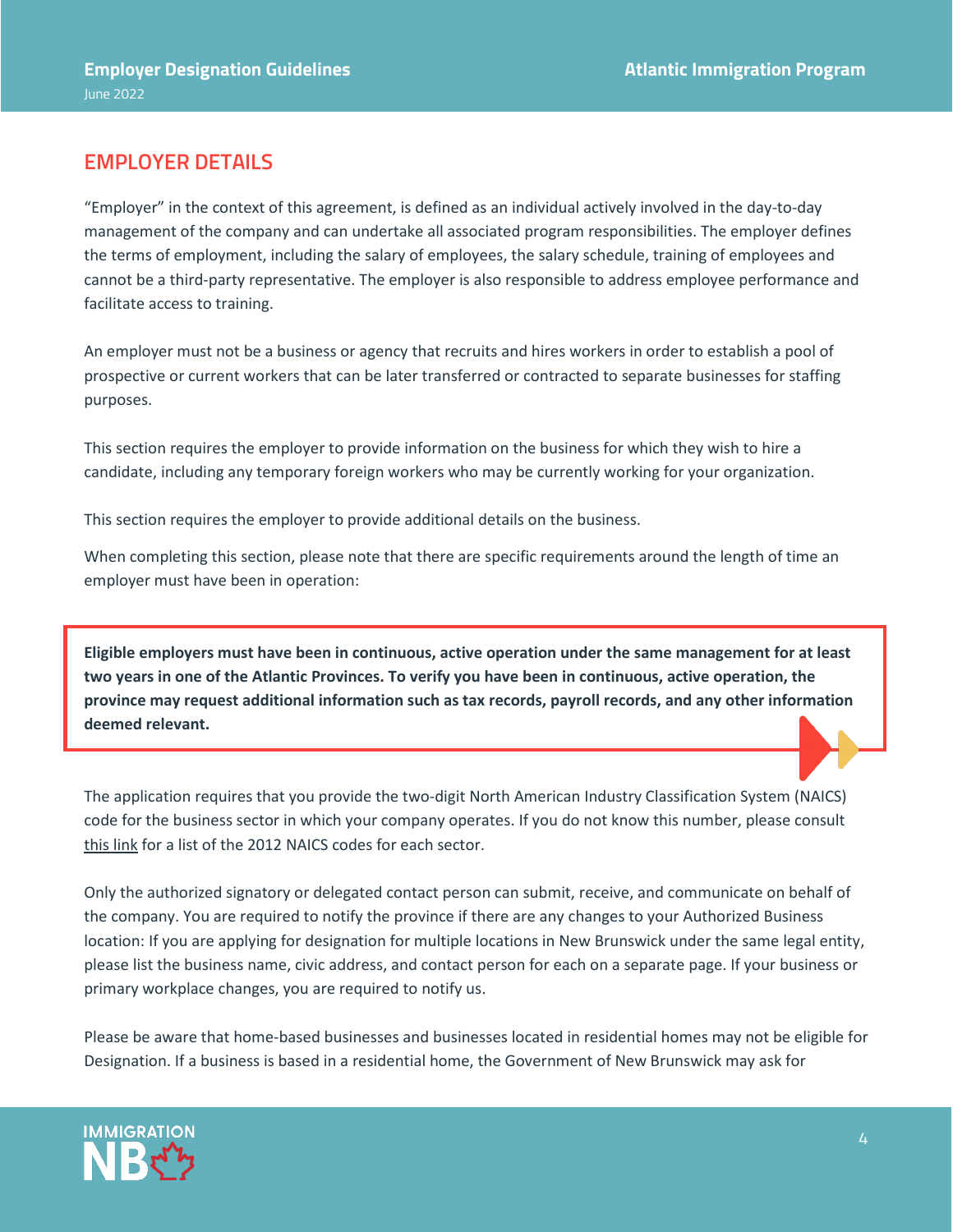#### **Employer Designation Guidelines Atlantic Immigration Program** June 2022

additional information, including a zoning verification letter from your Municipal government. A determination of eligibility will be made by the Government of New Brunswick.

Please note that as part of the designation process, a provincial immigration officer will confirm the information provided on your workplace and business practice history. Your workplace and business practice history must show compliance with all applicable federal and provincial legislation and regulations related to employment.

To be eligible, employers must currently be in good standing with provincial occupational health and safety and labour authorities and not be in violation of the Immigration, Refugee and Protection Act (IRPA) or Immigration, Refugee and Protection Regulations (IRPR).

Employers must have been in continuous, active operation under the same management for at least two years in the Atlantic Region. To verify you have been in continuous, active operation, the province of New Brunswick may request additional information such as tax records, payroll records, and any other information deemed relevant.

Employer designation will be revoked at the discretion of the province of New Brunswick, where the province becomes aware:

• that the employer is in violation of the IRPA or the IRPR

Employer designation may be revoked at the discretion of the province of New Brunswick, where the province becomes aware:

- of fraud or misrepresentation in the application for designation or endorsement or the application of the candidate for permanent residence as it relates to the job offer;
- of employer non-compliance with provincial and/or federal legislation related to employment standards or occupational health and safety that occur after initial designation; or,
- of employer non-compliance with their employer obligations under the Program.

# **COMPANY DESCRIPTION**

This section requires the employer to provide additional details on the business.

When completing this section, please note that there are specific requirements around the length of time an employer must have been in operation:

**To be eligible, employers must have been in continuous, active operation under the same management for at least two years in New Brunswick. To verify you have been in continuous, active operation, the province of New Brunswick may request additional information such as tax records, payroll records, and any other information deemed relevant.**

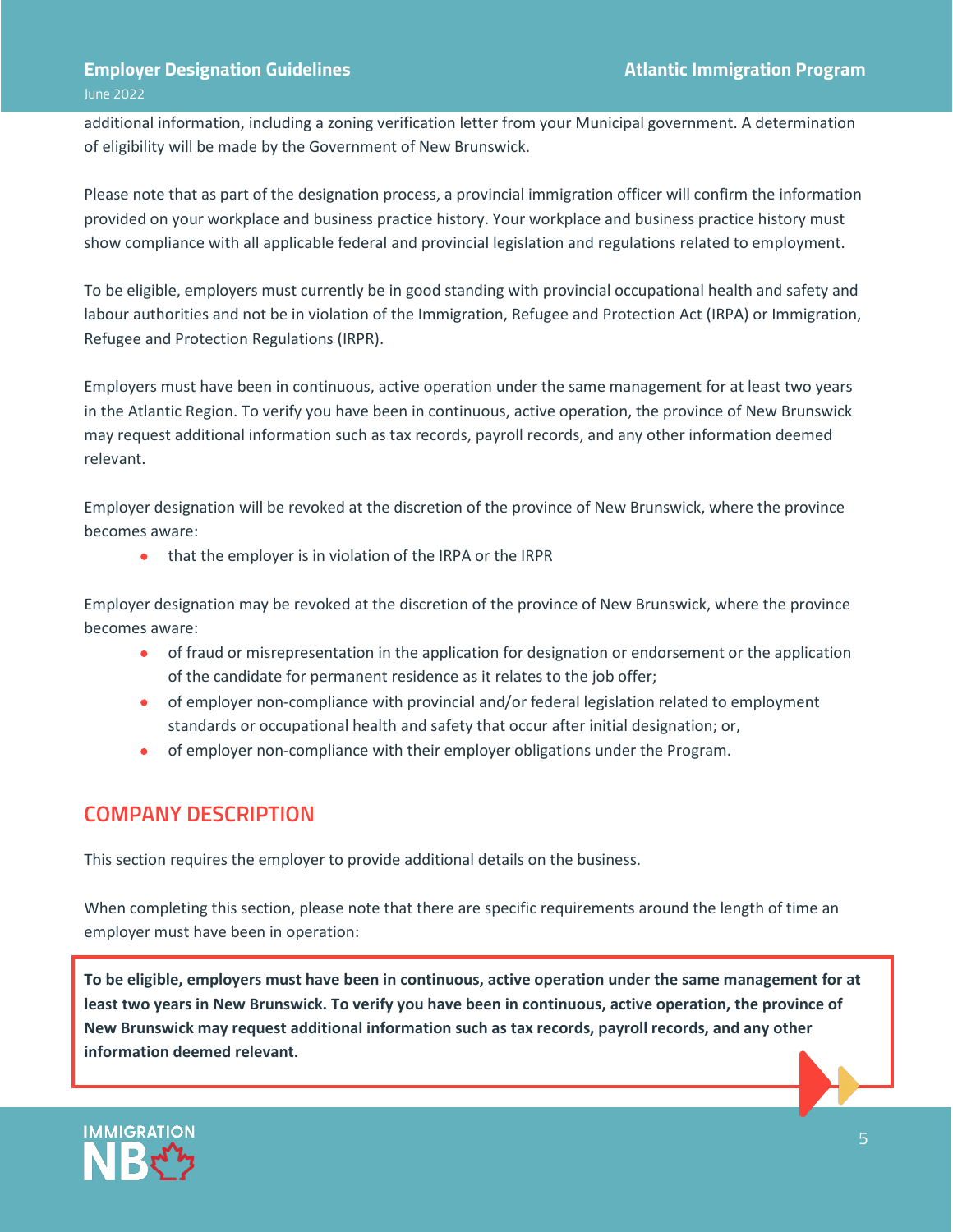**Companies who are relocating or expanding to the region may be eligible for the Program if they have a preexisting relationship with Opportunities New Brunswick and have confirmation of approval from Opportunities New Brunswick signaling endorsement of your plans.**

#### **LABOUR NEEDS**

Employers are asked to provide details on the current and anticipated labour needs of their organization. The information provided here will be used to help the province plan and prioritize employer needs. When an employer submits an application and identifies anticipated labour needs, it is not guaranteed that they will receive the requested amount of endorsements.

Please complete the information to the best of your ability. Failure to complete the section will not have a direct impact on your eligibility for the program but may impact the province's ability to accommodate all of your labour needs.

#### **USE OF A REPRESENTATIVE**

If you used the services of an immigration representative, please complete the section in the Employer Designation Form.

If designated, you must be diligent if using the services of an immigration representative, third-party recruiter, or recruitment/placement agency to hire candidates. Employers must follow fair recruitment practices, be cautious in their hiring practices, and respect applicable laws regarding the use of representatives and recruiters, where they exist.

# **COMMITMENT TO SETTLEMENT SUPPORTS**

The Commitment to Settlement Supports section provides you with information on the commitments you are agreeing to make to candidates recruited by you under the program, as well as to the province, and the Government of Canada when you recruit candidates through the Atlantic Immigration Program.

A distinguishing feature of the Atlantic Immigration Program is the increased focus on settlement and retention of candidates and their families in the region. Employers, in coordination with federally - or provincially - funded immigrant settlement service provider organization(s) play a significant role in supporting this settlement, and ultimately, retention. As such, employers are required to commit to the following settlement-related obligations, including:

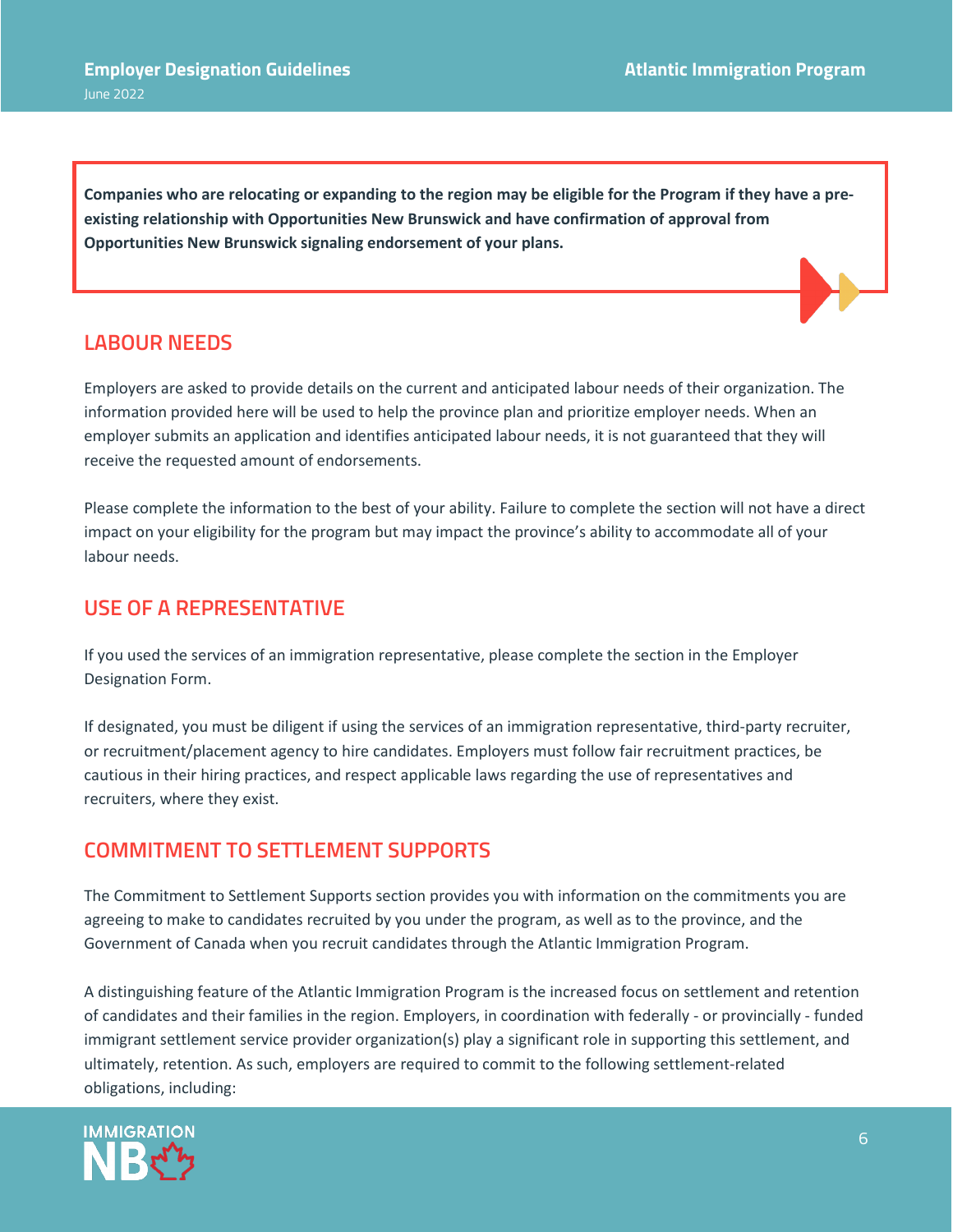- **Collaboration with an immigrant settlement service provider organization**: To fulfill your settlement obligations it is important to familiarize yourself with the services available in your community. See list of federally- and provincially funded organizations attached.
- **Referral of prospective employee and their accompanying family members to an immigrant settlement service provider organization for a settlement plan.** A settlement plan will help identify settlement needs, along with related services available in your community. Overseas candidates should be referred to a prearrival service provider, while candidates already residing in Canada should be referred to a local service provider. A copy of the settlement plan must be included in the endorsement application.
- **Commitment to support newcomers' access to settlement services:** Designated employers are expected to support employees and their families to access settlement services to address the needs identified in the pre-endorsement settlement plan. This will include recognizing the preferred official language of successful Program applicants and their families and, if French, facilitating links with tailored francophone settlement supports and francophone communities, where available. In cases where services may not be available, employers are expected to provide resources – including financial – to ensure the provision of settlement support services for candidates and their accompanying family members.
- **Acknowledgement of responsibility:** Designated employers are expected to support and bear sole financial responsibility for the applicant in the event of refusal for permanent residency or de-designation of that employer at the NOC C level. The responsibility will require the employer to cover the costs of the Principal Applicant to return to his or her country of origin.

#### **INTERCULTURAL COMPETENCY TRAINING**

Employers hiring newcomers through the Program commit to fostering inclusive workplaces. Intercultural competency training can help you to take meaningful steps to welcome and integrate your newcomer employee(s), which will help you to retain internationally-trained talent in the long term. As such, the employer may be required to complete intercultural competency training before they can endorse candidates through the Program.

If senior management in your organization has recently completed a similar training in the last 2 (two) years, you may be exempted from completing additional training.

If you are required to take intercultural competency training, please refer to the attached list of training providers in your province where training can be completed at no cost to you. Training must be completed in order to endorse a candidate through the Program.

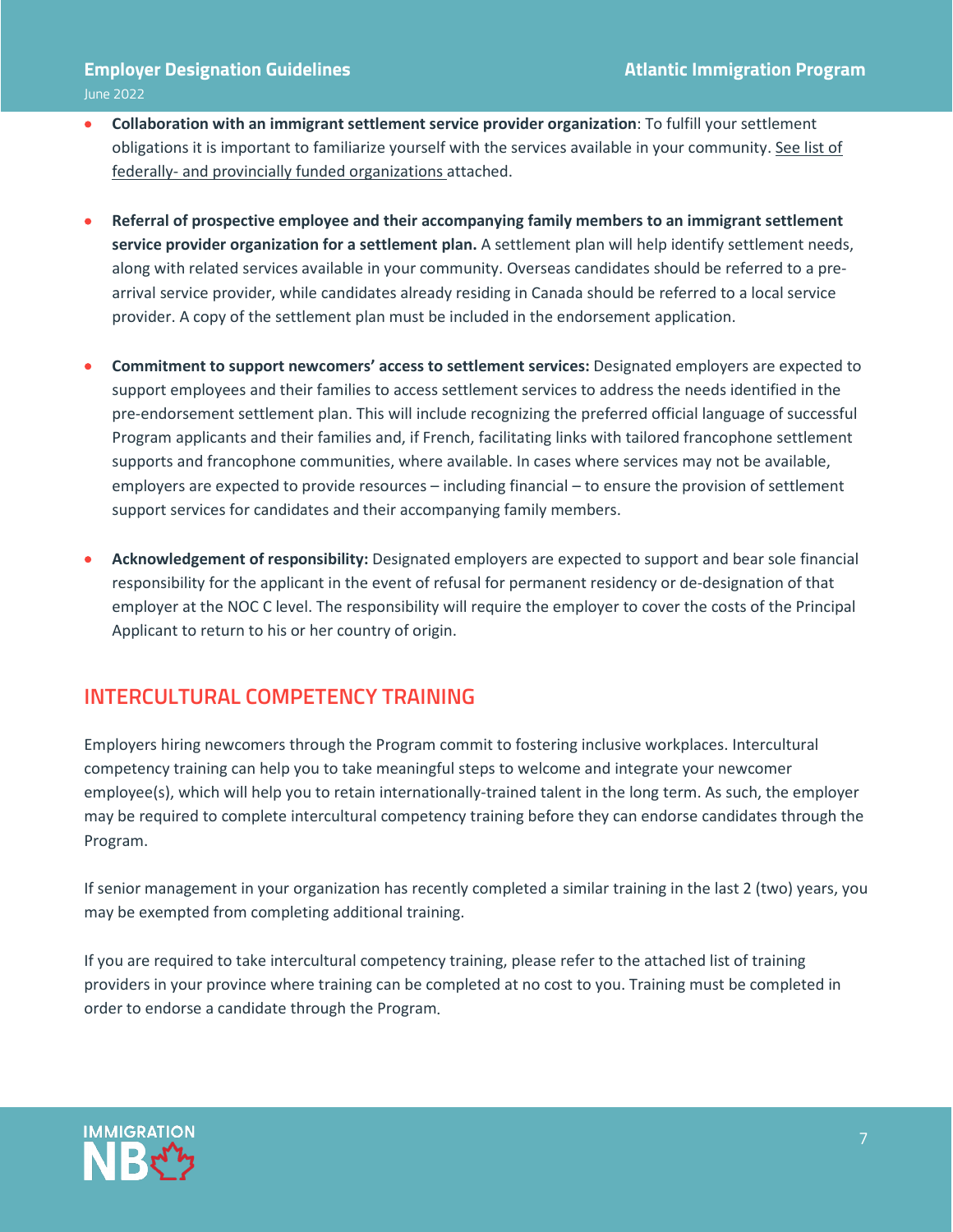## **EMPLOYER DECLARATION**

**The employer declaration section provides the provinces assurances that you have read and understand the commitment you are making as an employer recruiting candidates for your organization through the Atlantic Immigration Program.** 

Should you have any questions about the commitments, or a part of the declaration section, please contact the provincial representative for Atlantic Immigration Program in your province.

As a designated employer, you will need to:

- Identify and hire qualified candidates;
- Provide a full-time, non-seasonal, genuine offer of employment to employees brought in to Atlantic Canada through this program;
- Cover the costs associated with a candidate's return to their country of origin, where that individual would have applied for the NOC C level and where this designation has been revoked and New Brunswick is unable to find the worker alternate employment;
- Fulfill the requirement to register for mandatory training prior to being approved for designation and requirement to complete the training before endorsement;
- Completing the mandatory onboarding training provided by Immigration, Refugees and Citizenship Canada (IRCC);
- Undertaking an intercultural competency assessment and completing any intercultural competency training where New Brunswick has deemed it appropriate or necessary;
- Report on the number of candidates recruited under the Atlantic Immigration Program, their employment status, details on their position/wage/hours, and the settlement supports provided to them for up to three years after you hired them, or the duration of their employment if less than three years;
- Comply with the Immigration and Refugee Protection Act (IRPA), the Immigration and Refugee Protection Regulations (IRPR), and provincial and federal occupational health and safety and employment standards legislation;
- Fulfill your obligations to partner with an immigrant service provider organization to support and provide access to settlement services for candidates and their family members, recognizing their preferred official language, as stated in the commitment to settlement supports section above;
- Notify the province if there are any changes in the ownership structure of the company, if the company is sold or, if it closes, permanently or temporarily;
- Notify the province if you would like to request to voluntarily withdraw from the Program;